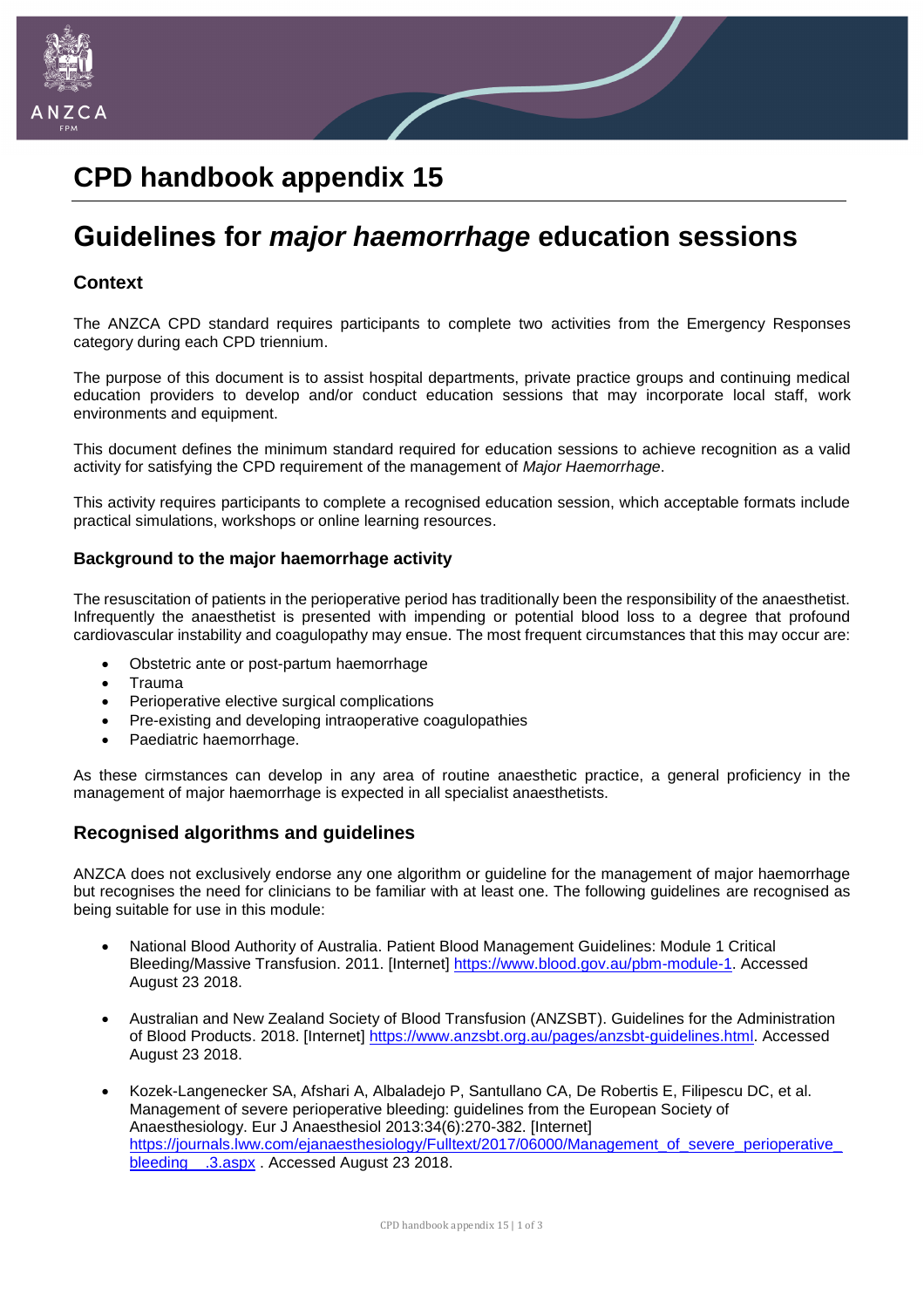

- Mavrides E, Allard S, Chandraharan E, Collins P, Green L, Hunt BJ, et al. on behalf of the Royal College of Obstetricians and Gynaecologists. Prevention and management of postpartum haemorrhage. BJOG 2016;124:e106–e149. [Internet]<https://obgyn.onlinelibrary.wiley.com/doi/epdf/10.1111/1471-0528.14178> Accessed August 23 2018.
- Cannon JW, Khan MA, Raja AS, Cohen MJ, Como JJ, Cotton BA, et al. Damage control resuscitation in patients with severe traumatic haemorrhage: a practice management guideline from the Eastern Association for the Surgery of Trauma. J Trauma Acute Care Surg 2017;82(3):605-17. [Internet] [https://journals.lww.com/jtrauma/Fulltext/2017/03000/Damage\\_control\\_resuscitation\\_in\\_patients\\_with.24](https://journals.lww.com/jtrauma/Fulltext/2017/03000/Damage_control_resuscitation_in_patients_with.24.aspx) [.aspx.](https://journals.lww.com/jtrauma/Fulltext/2017/03000/Damage_control_resuscitation_in_patients_with.24.aspx) Accessed August 23 2018.

This article is also suggested as recommended reading:

 Blain S, Paterson N. Paediatric massive transfusion. BJA Educ 2015;16(8):269-75. [Internet] [https://academic.oup.com/bjaed/article/16/8/269/2364823.](https://academic.oup.com/bjaed/article/16/8/269/2364823) Accessed August 23 2018.

## **Learning objectives**

To achieve recognition for the ANZCA and FPM CPD program, the education session must address, as a minimum, the objectives below.

By the end of the session, participants will be able to:

- 1. State the definition of critical bleeding, and massive transfusion.
- 2. Identify approaches to stop critical bleeding. This may include pneumatic, compressive, topical haemostatic, and systemic.
- 3. Recognise clinical risk factors that increase mortality with blood loss, that demand an emergency rather than routine rescusitation response. These include degrees of trauma injury, obstetric bleeding, acidosis, haemodynamic instability, and shock.
- 4. Identify haematology and coagulation investigations indicated to quantify major haemorrhage.
- 5. Describe minimum requirements including: transfusion and recuscitation equipment; IV access; and personal support to undertake major rescusitation.
- 6. Determine endpoints of resuscitation management of volume and selection of blood products to maximise patient outcome.
- 7. Describe advanced coagulation management including the use of blood and pharmacological products.
- 8. Recognise that non-technical and teamwork skills, as well as initiation of emergency protocols of massive transfusion and when relevant, focus on surgical cessation of bleeding, rather than definitive surgical management (damage control surgery), is vital in the management of critical bleeding/massive transfusion.

# **Optional**

Departments developing an education session may elect to expand the focus of teaching to the type of major haemorrhage that is most likely to present and understand the team approach needed to deliver large volume blood products at the right time to the patient. Important educational points should include:

- Recognise the non-technical and teamwork competencies that have a positive impact during management of critical bleeding/massive transfusion and evolving crises, and employ strategies to utilise them.
- Adoption of hospital critical bleeding/massive transfusion protocols
- Compare the hospital's critical bleeding/massive transfusion protocols with the Patient Blood Management Guidelines: Module 1.
- Discuss agreed initiation criteria, blood product content, and sources of clinical advice in more complex haemorrhagic cases.
- Describe the indications of shock related to major bleeding that should trigger mandatory referral, including: degree of haemorrhage; nature of haemorrhage; and lack of control of bleeding. Agreed stratification of shock is also useful.
- Demonstrate cooperation with surgical, anaesthetic and ICU/ED teams to practice damage control resuscitaion and surgery to allow stabilistion and minimsie blood loss in uncontolable haemorrhage.